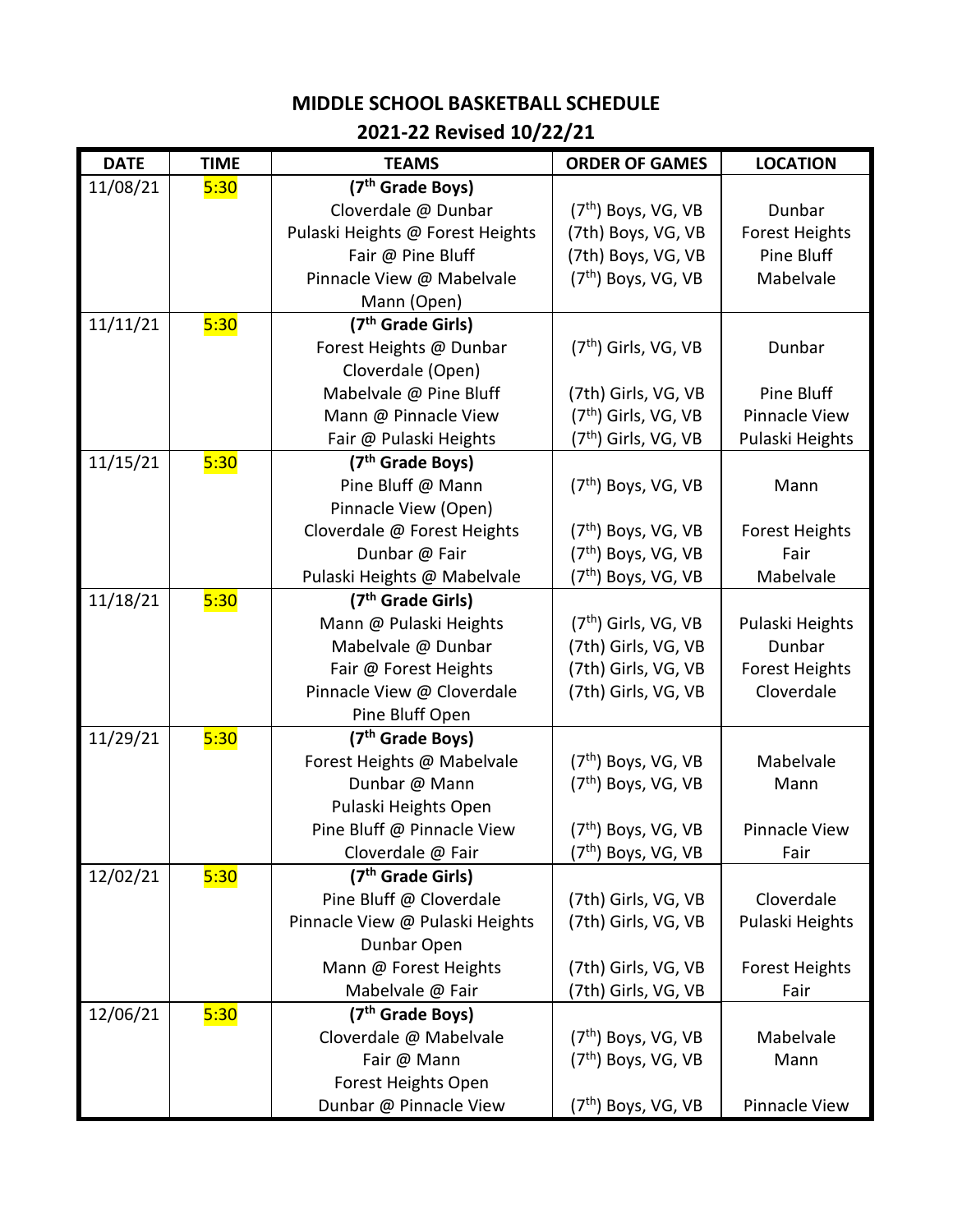| <b>DATE</b> | <b>TIME</b> | <b>TEAMS</b>                     | <b>ORDER OF GAMES</b>            | <b>LOCATION</b>       |
|-------------|-------------|----------------------------------|----------------------------------|-----------------------|
| 12/06/21    | 5:30        | (7 <sup>th</sup> Grade Boys)     |                                  |                       |
|             |             | Pulaski Heights @ Pine Bluff     | (7th) Boys, VG, VB               | Pine Bluff            |
| 12/09/21    | 5:30        | (7th Grade Girls)                |                                  |                       |
|             |             | Mann @ Mabelvale                 | $(7th)$ Girls, VG, VB            | Mabelvale             |
|             |             | Pulaski Heights @ Cloverdale     | $(7th)$ Girls, VG, VB            | Cloverdale            |
|             |             | Pine Bluff @ Dunbar              | $(7th)$ Girls, VG, VB            | Dunbar                |
|             |             | Pinnacle View @ Forest Heights   | $(7th)$ Girls, VG, VB            | <b>Forest Heights</b> |
|             |             | Fair Open                        |                                  |                       |
| 12/13/21    | 5:30        | (7 <sup>th</sup> Grade Boys)     |                                  |                       |
|             |             | Pine Bluff @ Forest Heights      | $(7th)$ Boys, VG, VB             | <b>Forest Heights</b> |
|             |             | Dunbar @ Pulaski Heights         | $(7th)$ Boys, VG, VB             | Pulaski Heights       |
|             |             | Cloverdale@ Mann                 | $(7th)$ Boys, VG, VB             | Mann                  |
|             |             | Mabelvale Open                   |                                  |                       |
|             |             | Fair @ Pinnacle View             | (7th) Boys, VG, VB               | Pinnacle View         |
| 12/16/21    | 5:30        | (7 <sup>th</sup> Grade Girls)    |                                  |                       |
|             |             | Dunbar @ Cloverdale              | $(7th)$ Girls, VG, VB            | Cloverdale            |
|             |             | Forest Heights @ Pulaski Heights | $(7th)$ Girls, VG, VB            | Pulaski Heights       |
|             |             | Pine Bluff @ Fair                | (7th) Girls, VG, VB              | Fair                  |
|             |             | Mabelvale @ Pinnacle View        | $(7th)$ Girls, VG, VB            | Pinnacle View         |
|             |             | Mann Open                        |                                  |                       |
| 01/06/22    | 5:30        | (7 <sup>th</sup> Grade Boys)     |                                  |                       |
|             |             | Dunbar @ Forest Heights          | $(7th)$ Boys, VG, VB             | <b>Forest Heights</b> |
|             |             | Cloverdale Open                  |                                  |                       |
|             |             | Pine Bluff @ Mabelvale           | $(7th)$ Boys, VG, VB             | Mabelvale             |
|             |             | Pinnacle View @ Mann             | $(7th)$ Boys, VG, VB             | Mann                  |
|             |             | Pulaski Heights @ Fair           | (7th) Boys, VG, VB               | Fair                  |
| 01/10/22    | 5:30        | (7 <sup>th</sup> Grade Girls)    |                                  |                       |
|             |             | Mann @ Pine Bluff                | $(7th)$ Girls, VG, VB            | Pine Bluff            |
|             |             | Pinnacle View Open               |                                  |                       |
|             |             | Forest Heights @ Cloverdale      | (7 <sup>th</sup> ) Girls, VG, VB | Cloverdale            |
|             |             | Fair @ Dunbar                    | (7 <sup>th</sup> ) Girls, VG, VB | Dunbar                |
|             |             | Mabelvale @ Pulaski Heights      | (7 <sup>th</sup> ) Girls, VG, VB | Pulaski Heights       |
| 01/13/22    | 5:30        | (7 <sup>th</sup> Grade Boys)     |                                  |                       |
|             |             | Pulaski Heights @ Mann           | $(7th)$ Boys, VG, VB             | Mann                  |
|             |             | Dunbar @ Mabelvale               | $(7th)$ Boys, VG, VB             | Mabelvale             |
|             |             | Forest Heights @ Fair            | (7 <sup>th</sup> ) Boys, VG, VB  | Fair                  |
|             |             | Cloverdale @ Pinnacle View       | (7 <sup>th</sup> ) Boys, VG, VB  | Pinnacle View         |
|             |             | Pine Bluff Open                  |                                  |                       |
| 01/20/22    | 5:30        | (7th Grade Girls)                |                                  |                       |
|             |             | Mabelvale @ Forest Heights       | (7 <sup>th</sup> ) Girls, VG, VB | <b>Forest Heights</b> |
|             |             | Mann @ Dunbar                    | $(7th)$ Girls, VG, VB            | Dunbar                |
|             |             | Pulaski Heights Open             |                                  |                       |
|             |             | Pinnacle View @ Pine Bluff       | $(7th)$ Girls, VG, VB            | Pine Bluff            |
|             |             | Fair @ Cloverdale                | (7 <sup>th</sup> ) Girls, VG, VB | Cloverdale            |